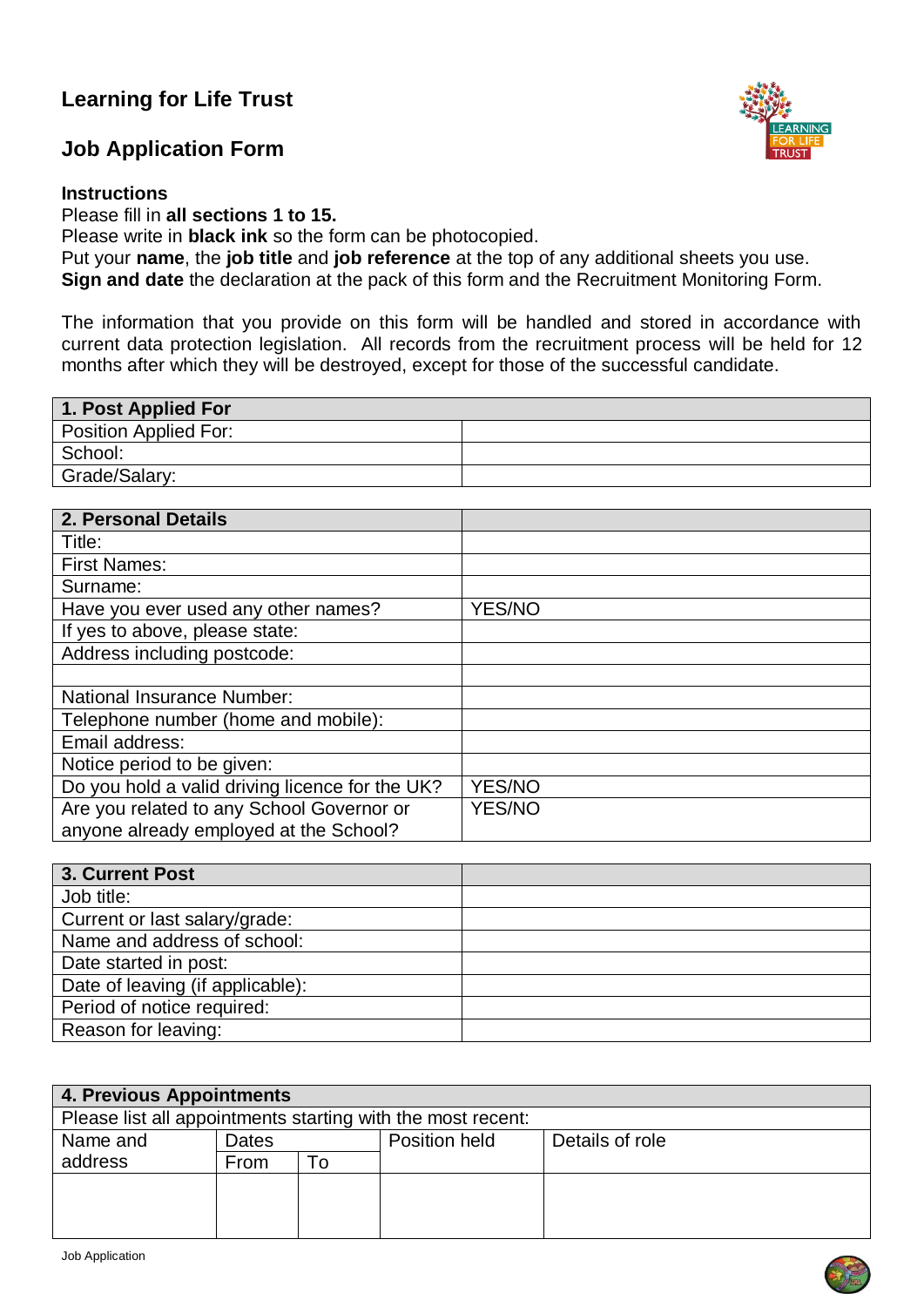| <b>6. Education</b> |                                       |            |       |        |           |                              |           |         |         |
|---------------------|---------------------------------------|------------|-------|--------|-----------|------------------------------|-----------|---------|---------|
|                     | School/colleges attended since age 14 |            |       |        |           |                              |           |         |         |
| School              |                                       |            | Dates |        |           | Qualifications achieved with |           |         |         |
|                     |                                       |            | From  |        | To        | grades and dates             |           |         |         |
|                     |                                       |            |       |        |           |                              |           |         |         |
|                     |                                       |            |       |        |           |                              |           |         |         |
|                     |                                       |            |       |        |           |                              |           |         |         |
|                     |                                       |            |       |        |           |                              |           |         |         |
|                     |                                       |            |       |        |           |                              |           |         |         |
|                     |                                       |            |       |        |           |                              |           |         |         |
|                     |                                       |            |       |        |           |                              |           |         |         |
|                     |                                       |            |       |        |           |                              |           |         |         |
|                     |                                       |            |       |        |           |                              |           |         |         |
|                     |                                       |            |       |        |           |                              |           |         |         |
|                     |                                       |            |       |        |           |                              |           |         |         |
| <b>University</b>   | Main                                  | Subsidiary |       | Degree | Pass/hons |                              | Class and | From/to | Date of |
|                     | subject                               | subject    |       |        |           |                              | division  |         | award   |
|                     |                                       |            |       |        |           |                              |           |         |         |
|                     |                                       |            |       |        |           |                              |           |         |         |
|                     |                                       |            |       |        |           |                              |           |         |         |
|                     |                                       |            |       |        |           |                              |           |         |         |

| <b>7. Professional Studies</b>          |       |     |  |
|-----------------------------------------|-------|-----|--|
| College of Education                    | From: | Гo: |  |
| Or                                      |       |     |  |
| University Polytechnic Training   From: |       | To: |  |
| Department                              |       |     |  |
| Date qualified (teacher status          |       |     |  |
| granted):                               |       |     |  |

| 8. Other relevant training, e.g. short courses, personal development, special projects |                                                                |  |  |  |
|----------------------------------------------------------------------------------------|----------------------------------------------------------------|--|--|--|
| Date:                                                                                  | <b>Organising Body:</b><br><b>Brief Description of Course:</b> |  |  |  |
|                                                                                        |                                                                |  |  |  |
|                                                                                        |                                                                |  |  |  |
|                                                                                        |                                                                |  |  |  |
|                                                                                        |                                                                |  |  |  |
|                                                                                        |                                                                |  |  |  |
|                                                                                        |                                                                |  |  |  |
|                                                                                        |                                                                |  |  |  |
|                                                                                        |                                                                |  |  |  |

# **9. Supporting Information**

It is important that you provide evidence in this section of how you meet the essential and desirable criteria set out in the person specification and why you are applying for this position. The information contained in this application which will decide whether you are short listed for interview.

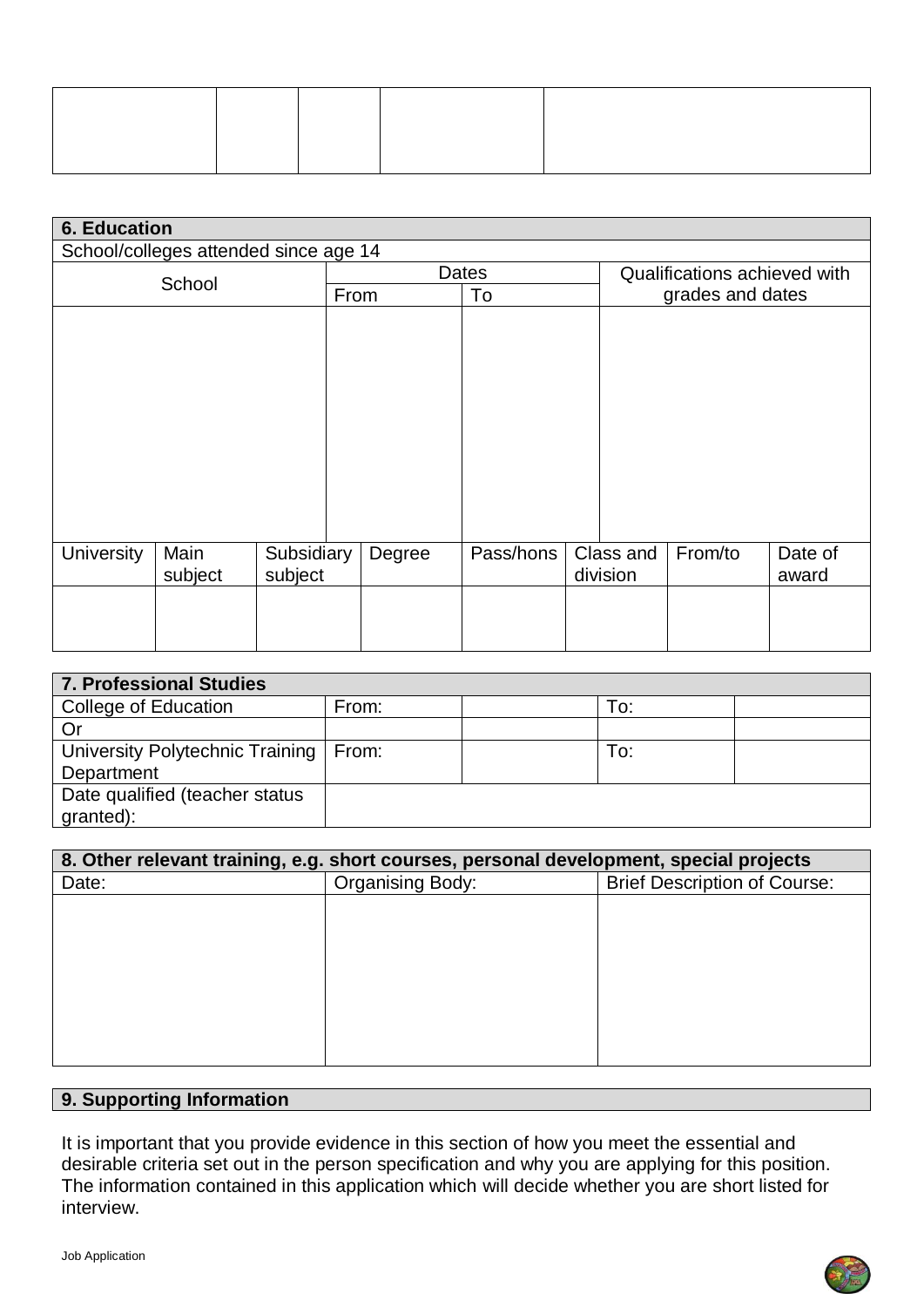You may provide your supporting statement on separate sheets but you are requested to limit your statement to two pages of A4 paper.

## **10. References**

Normally, references will be requested for all candidates invited for interview, unless you ask us not to approach your current employer by ticking the 'no' box below. This will not affect our decision to invite you for interview. Satisfactory references will be required before an offer of employment can be made and your permission will be sought at that stage.

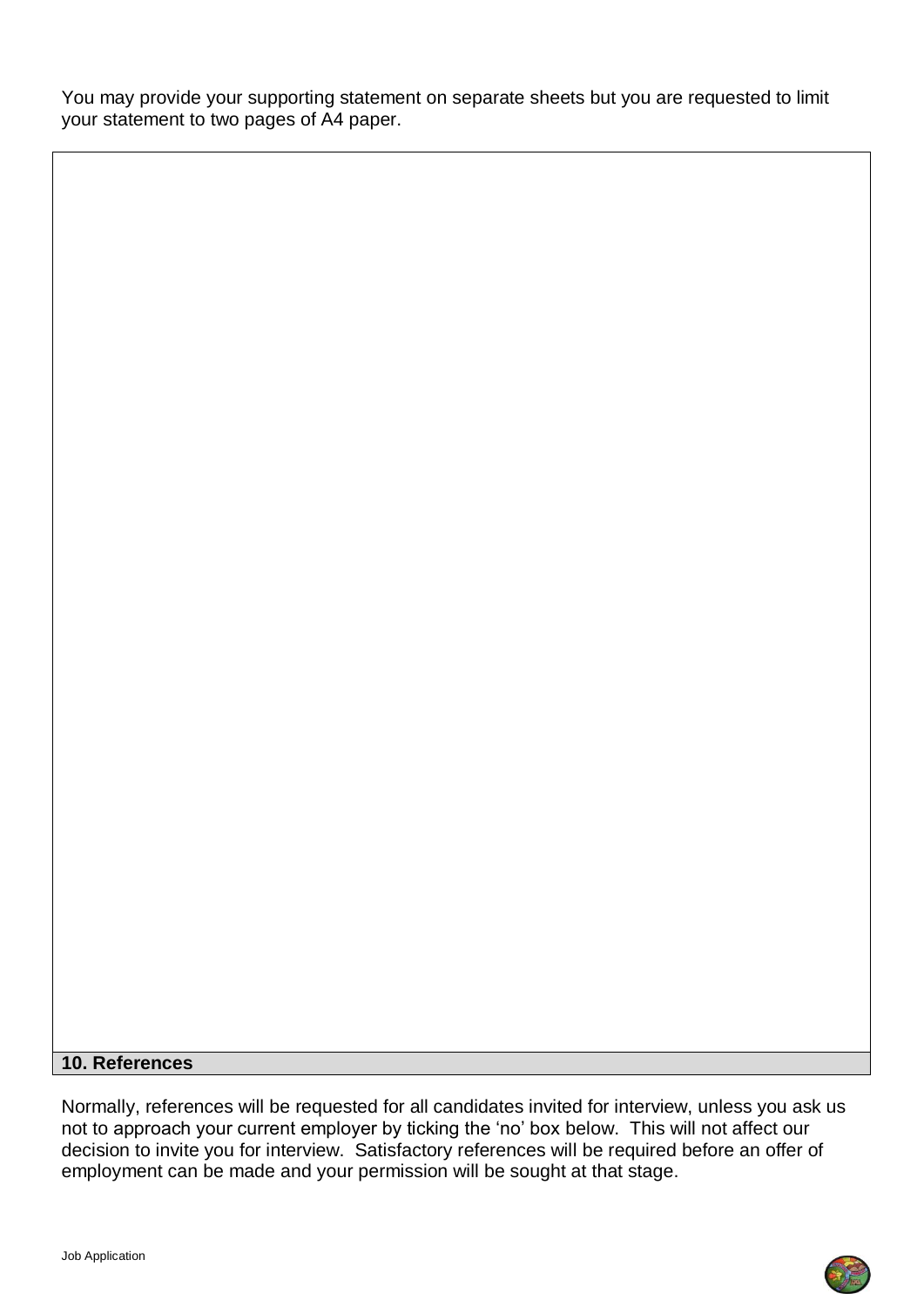Please give the names and addresses of two people who would be willing to supply a reference for you. Where possible both of these should be your two most recent employers, or if you have not worked before, please use your school or college teacher/tutor. If this is not possible a suitable alternative would be a previous employer, business associate or leader/organiser of a voluntary organisation.

To comply with safer recruitment best practice, at least one reference **must** be requested prior to interview. You should identify below which is the employer that you would be happy for us to contact prior to interview.

| Reference 1:          |          |                       |  |
|-----------------------|----------|-----------------------|--|
| Title:                |          | Name:                 |  |
| Occupation:           |          | <b>Email Address:</b> |  |
| Organisation:         |          | Address:              |  |
|                       |          | Telephone Number:     |  |
| Can we contact before | l YES/NO | How do they know      |  |
| interview?            |          | you?                  |  |

| Reference 2:                   |                          |
|--------------------------------|--------------------------|
| Title:                         | Name:                    |
| Occupation:                    | Email Address:           |
| Organisation:                  | Address:                 |
|                                | <b>Telephone Number:</b> |
| Can we contact before   YES/NO | How do they know         |
| interview?                     | you?                     |

## **11. Disclosure of criminal convictions and rehabilitation of offenders act 1974**

The appointment of any member of staff who may have contact with, or access to children or vulnerable adults will be subject to the receipt of a satisfactory disclosure from the Disclosure Barring Service. Please make the following declaration and tick the appropriate box.

Please note that the amendments to the Exceptions Order 1975 (2013) provide that certain spent convictions and cautions are 'protected' and are not subject to disclosure to employers and cannot be taken in to account. Guidance on the criteria on the filtering of these cautions and convictions can be found on the Disclosure and Barring Service website, and it is advised that if you do have any spent convictions or cautions on your record, you seek confirmation from this website prior to disclosing any information that need not be disclosed.

I have nothing to declare

I have information to declare.

If you have any information to declare, then you should provide details of this in a sealed envelope accompanying your application. This will be treated in the strictest confidence and reference will be made to it for recruitment purposes only.

## **12. Arrangements for people with disabilities**

You are not obliged to disclose any information about any disabilities you may have. However, if you do have a disability that may require adjustments to be made to the recruitment and selection process, please contact the named recruiter at the academy you are applying for.

#### **13. Asylum and Immigration Act**

Job Application

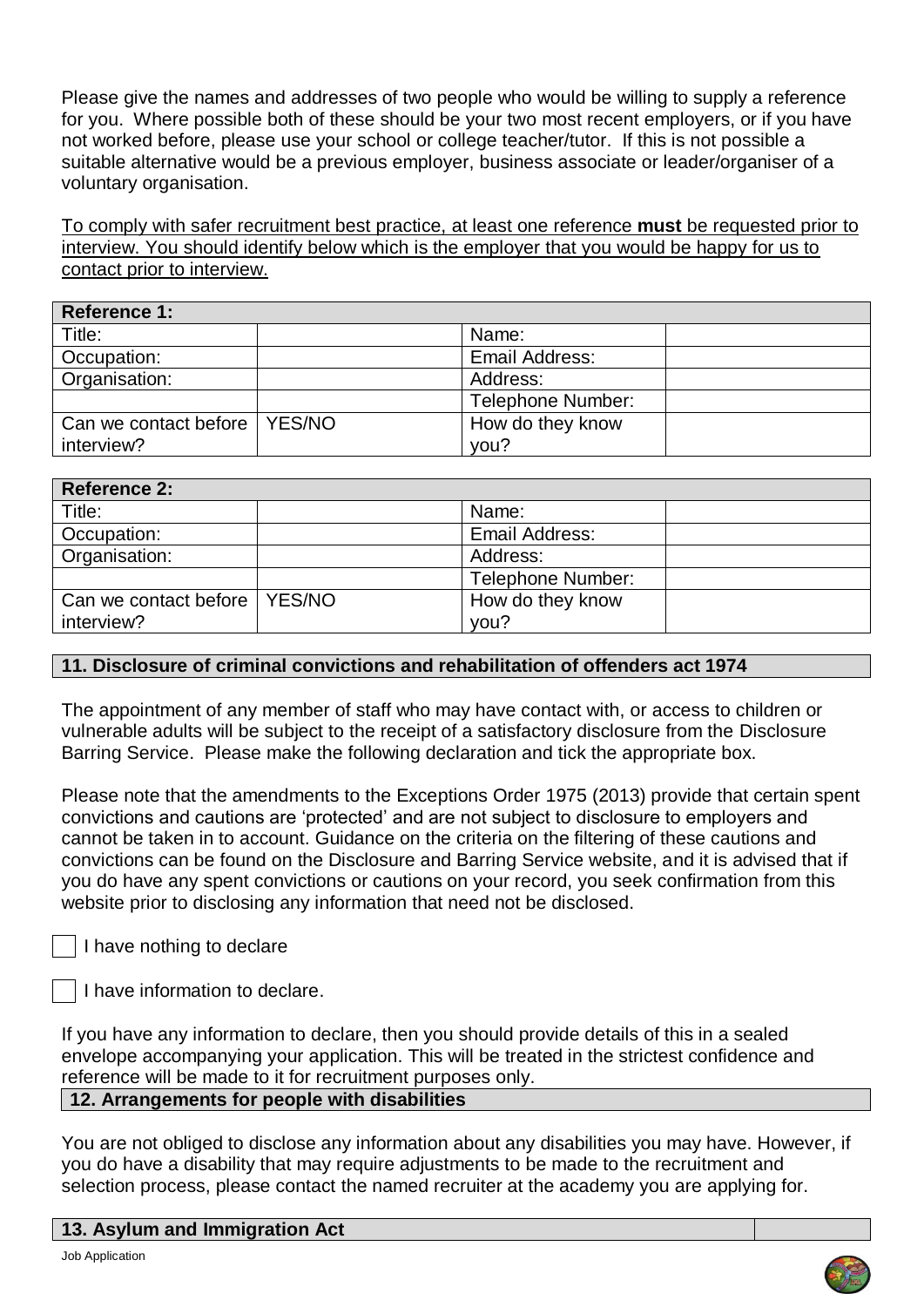## Do you need a Work Permit or Worker Registration Certificate to work in the UK? | YES/NO

#### **14. Declaration**

I understand that any offer of employment will be subject to the information on this application form being complete and correct. I authorise the Learning for Life Trust to make any appropriate checks which may be necessary in relation to the post I have applied for. False information, or a failure to supply the details required in this application form could make an offer of employment invalid or lead to termination of employment.

I agree that personal data relating to me which has been or is obtained by the Learning for Life Trust, including personal data given by me on this form, may be held and processed either on a computer or in manual records and may be disclosed to authorised employees of the Trust and used by the Trust for any purpose relating to my application and prospective recruitment and employment within the Trust.

**Please note:** We require a signature on this application form and if you submit the application with an electronic signature or a typed signature, you will be asked to sign the form when you attend for interview.

| Signed: | Date: |
|---------|-------|
|         |       |
|         |       |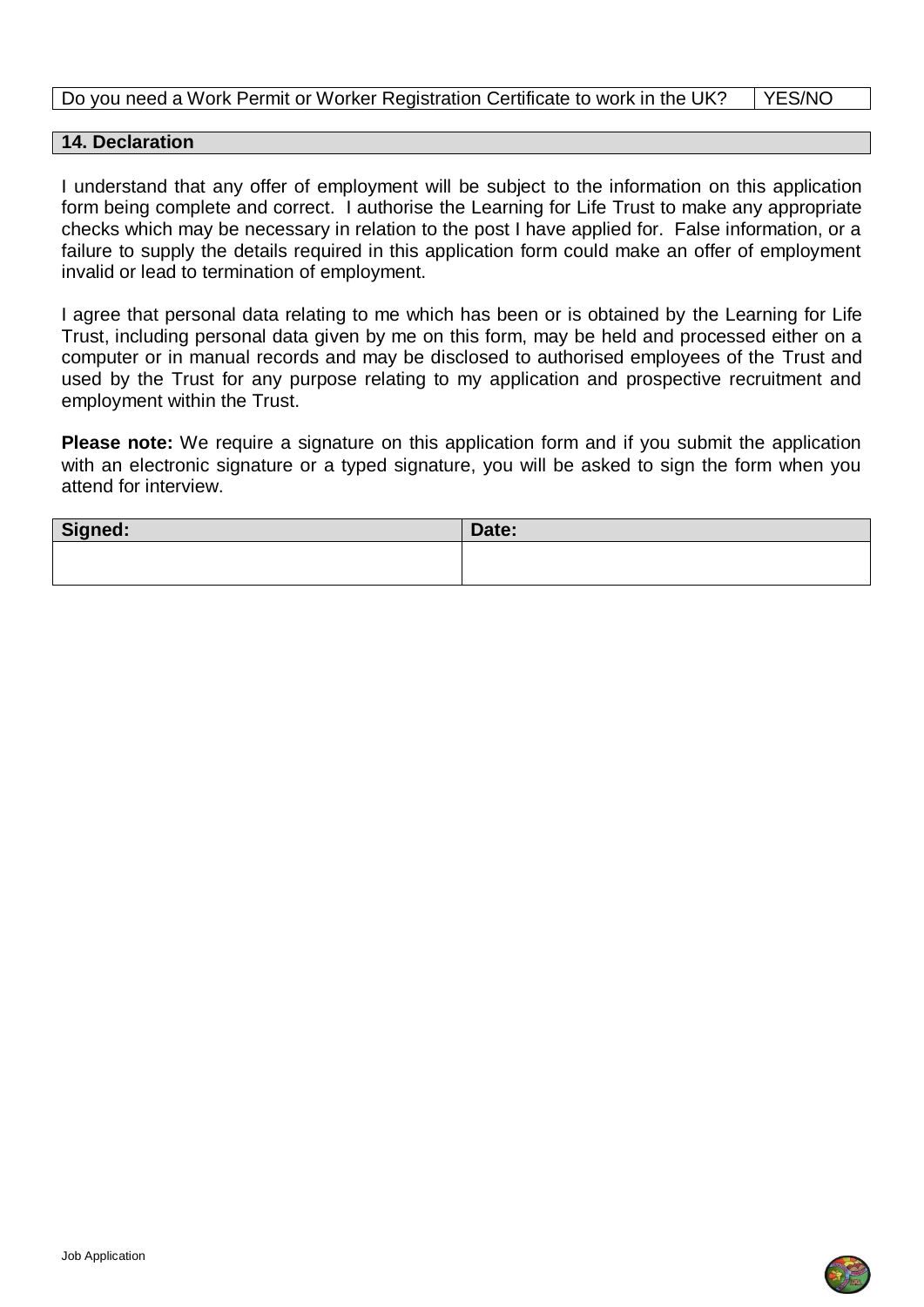# **Equality & Diversity Monitoring Form**

## **STRICTLY CONFIDENTIAL**

Please read the guidance notes before completing this application form

| <b>Post Reference</b>                                                               | <b>Post</b><br><b>Title</b>                 |
|-------------------------------------------------------------------------------------|---------------------------------------------|
| Please tick boxes as appropriate                                                    |                                             |
| Gender                                                                              |                                             |
| Male<br>Female                                                                      | Transgender<br>Undeclared                   |
| Ethnic Origin (Please tick the box that you feel best describes your ethnic origin) |                                             |
| White                                                                               | Mixed                                       |
| <b>British</b>                                                                      | White & Black Caribbean                     |
| Irish                                                                               | White & Black African                       |
| <b>Traveller of Irish Heritage</b>                                                  | White & Asian                               |
| Gypsy/Roma                                                                          | Other Mixed Background (please specify)     |
| Any Other White Background (Please<br>specify)                                      |                                             |
| Asian/Asian British                                                                 | <b>Black/Black British</b>                  |
| Indian                                                                              | Caribbean                                   |
| Pakistani                                                                           | African                                     |
| Bangladeshi                                                                         | Any Other Black Background (please specify) |
| Any Other Asian Background (Please<br>specify)                                      |                                             |
| Chinese or other ethnic group                                                       | <b>Undeclared</b>                           |
| Chinese                                                                             |                                             |
|                                                                                     | Other (Please specify)                      |
|                                                                                     |                                             |
|                                                                                     |                                             |

**Date of Birth** Internal Undeclared

#### **Employment**